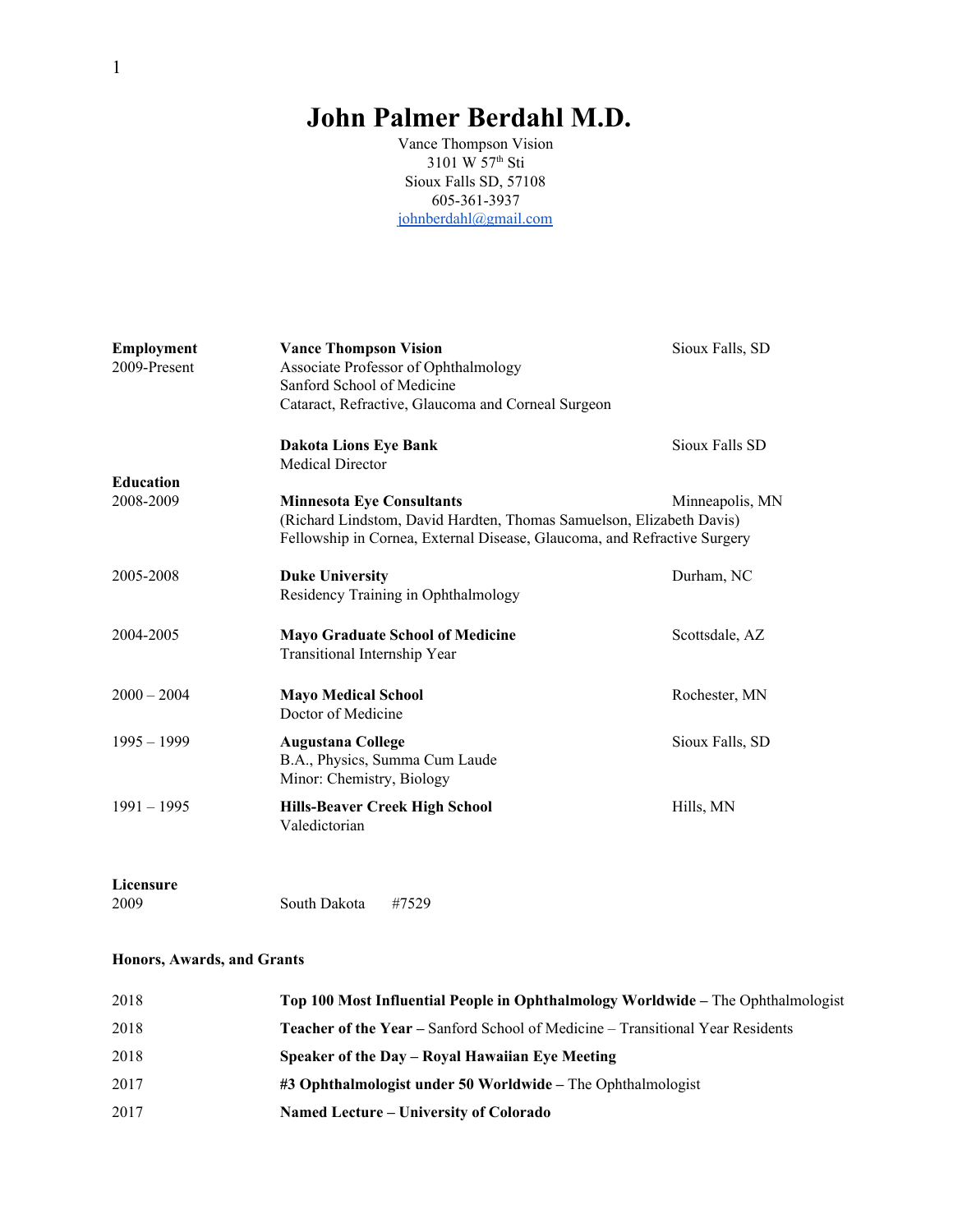| 2016          | <b>NASA/NSBRI Grant - Safety of Pressure Manipulation around Eye</b>                |
|---------------|-------------------------------------------------------------------------------------|
| 2016          | <b>ASCRS Innovators Lecture</b>                                                     |
| 2015          | Member of the Vision for Mars Team NASA/NSBRI                                       |
| 2015          | Best of Best Papers ASCRS 2015 ASCRS Sclerally Fixated Akreos Lens                  |
| 2015          | Best Paper of Session ASCRS Sclerally Fixated Akreos Lens                           |
| 2015          | Top 40 Ophthalmologists under 40, The Ophthalmologist, World Wide Award             |
| 2015          | Top 40 Business People under 40, Dakota Business News, Midwest Award                |
| 2013          | <b>American Academy of Ophthalmology Achievement Award</b>                          |
| 2013          | #1 Young Outstanding Physician South Dakota State Medical Association               |
| 2011          | Augustana College Thought Leader Augustana College                                  |
| 2011          | Horizon Award (Most Accomplished Young Alumnus) Augustana College                   |
| 2011          | <b>American Medical Association RFS Research Award America Medical Association</b>  |
| 2010          | Vanguard Ophthalmology Society Founding Member                                      |
| 2008          | Claes Dohlman Award (Most Outstanding Cornea Fellow), National Award                |
| 2008          | Robert Machemer Research Award, Duke University                                     |
| 2008          | ICER Travel Fellowship, International Society of Eye Research                       |
| 2008          | Discussion Paper, International Glaucoma Review                                     |
| 2008          | Resident Teacher of the Year, Duke University                                       |
| 2008          | Edward Isbey III, Resident of the Year Award, Duke University                       |
| 2008          | Grant to study CSF pressure in Glaucoma, Research to Prevent Blindness Grant        |
| 2007          | <b>Ophthalmology Times Resident Writer's Award First Place, Ophthalmology Times</b> |
| 2007          | Grant to study CSF pressure in Glaucoma, Research to Prevent Blindness Grant        |
| 2007          | Robert Machemer Research Award, Duke University                                     |
| 2007          | Best of Retina in EyeNet 2006-7, EyeNet Magazine                                    |
| 2006          | Poster of Interest, ASCRS National Meeting                                          |
| 2004          | <b>ARVO Travel Award, National Eye Institute</b>                                    |
| 2004          | Hoffman Award, Mayo Medical School                                                  |
| $2000 - 2004$ | Peterson Merit Scholar, Mayo Medical School                                         |
| $1998 - 1999$ | Blue Key, National Honor Society, Augustana College                                 |
| 1998          | Blue Key Scholar, Augustana College                                                 |
| 1997          | Sophomore Honors Scholar, Augustana College                                         |
| 1995          | Science Day Scholar, Augustana College                                              |
|               |                                                                                     |

#### **Peer Reviewed Publications**

**Berdahl JP,** Allingham RR, Johnson DH. **CSF pressure is Lower in Primary Open Angle Glaucoma**. *Ophthalmology*. 115:763–768, May 2008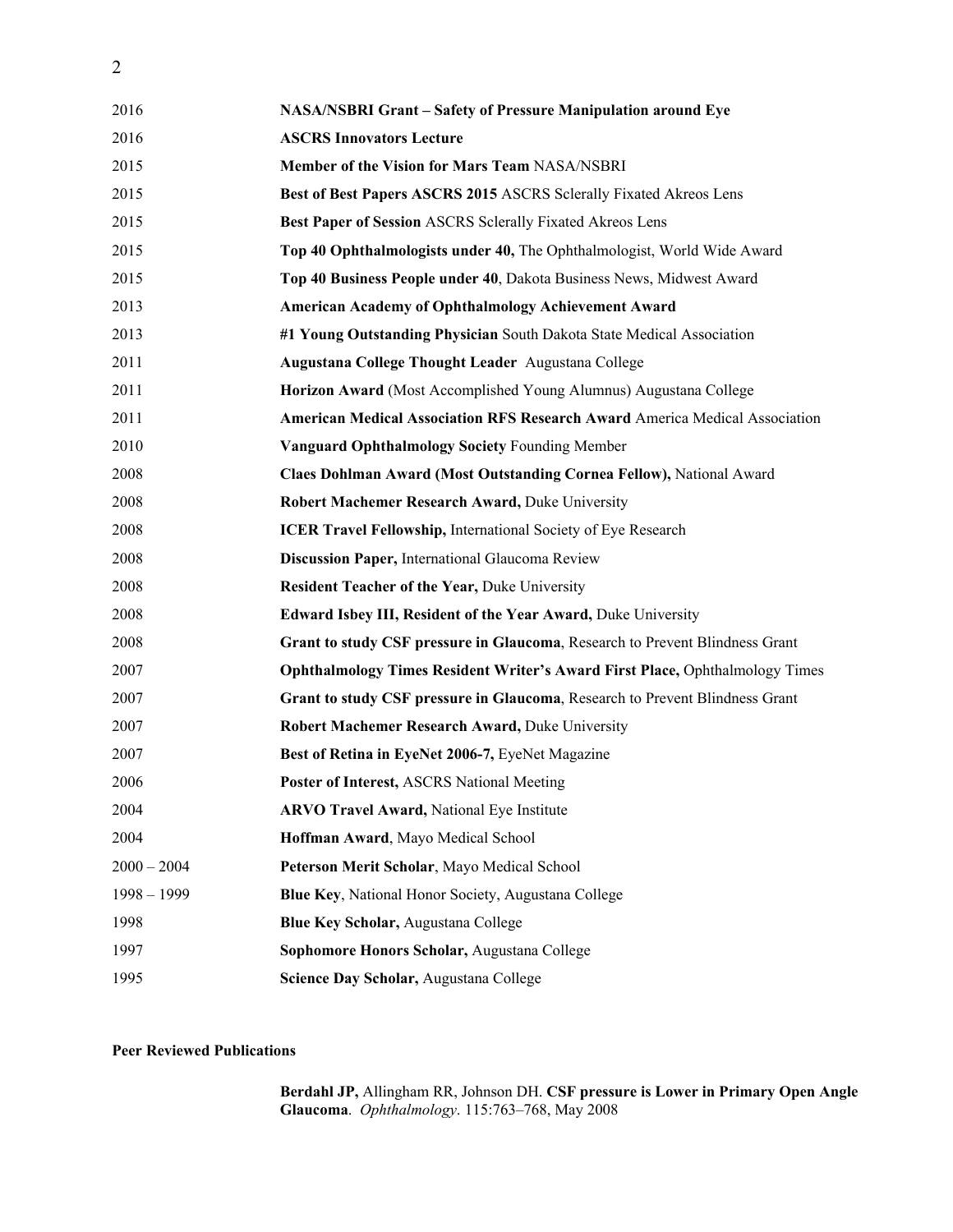**Berdahl JP,** Allingham RR, Johnson DH. **CSF pressure is Lower in Primary Open Angle Glaucoma**. Selected for *International Glaucoma Review* Dialogue Section 2008

Curr Opin [Ophthalmol.](https://www.ncbi.nlm.nih.gov/pubmed/28099212) 2017 Jan;27 Suppl 1:3-47. doi: 10.1097/01.icu.0000512373.81749.b7. **Dysfunctional tear syndrome: dry eye disease and associated tear film disorders - new strategies for diagnosis and treatment.**

[Milner](https://www.ncbi.nlm.nih.gov/pubmed/?term=Milner%20MS%5BAuthor%5D&cauthor=true&cauthor_uid=28099212) MS 1 , [Beckman](https://www.ncbi.nlm.nih.gov/pubmed/?term=Beckman%20KA%5BAuthor%5D&cauthor=true&cauthor_uid=28099212) KA, [Luchs](https://www.ncbi.nlm.nih.gov/pubmed/?term=Luchs%20JI%5BAuthor%5D&cauthor=true&cauthor_uid=28099212) JI, [Allen](https://www.ncbi.nlm.nih.gov/pubmed/?term=Allen%20QB%5BAuthor%5D&cauthor=true&cauthor_uid=28099212) QB, [Awdeh](https://www.ncbi.nlm.nih.gov/pubmed/?term=Awdeh%20RM%5BAuthor%5D&cauthor=true&cauthor_uid=28099212) RM, [Berdahl](https://www.ncbi.nlm.nih.gov/pubmed/?term=Berdahl%20J%5BAuthor%5D&cauthor=true&cauthor_uid=28099212) J, [Boland](https://www.ncbi.nlm.nih.gov/pubmed/?term=Boland%20TS%5BAuthor%5D&cauthor=true&cauthor_uid=28099212) TS, [Buznego](https://www.ncbi.nlm.nih.gov/pubmed/?term=Buznego%20C%5BAuthor%5D&cauthor=true&cauthor_uid=28099212) C, [Gira](https://www.ncbi.nlm.nih.gov/pubmed/?term=Gira%20JP%5BAuthor%5D&cauthor=true&cauthor_uid=28099212) [JP,](https://www.ncbi.nlm.nih.gov/pubmed/?term=Gira%20JP%5BAuthor%5D&cauthor=true&cauthor_uid=28099212) [Goldberg](https://www.ncbi.nlm.nih.gov/pubmed/?term=Goldberg%20DF%5BAuthor%5D&cauthor=true&cauthor_uid=28099212) DF, [Goldman](https://www.ncbi.nlm.nih.gov/pubmed/?term=Goldman%20D%5BAuthor%5D&cauthor=true&cauthor_uid=28099212) D, [Goyal](https://www.ncbi.nlm.nih.gov/pubmed/?term=Goyal%20RK%5BAuthor%5D&cauthor=true&cauthor_uid=28099212) RK, [Jackson](https://www.ncbi.nlm.nih.gov/pubmed/?term=Jackson%20MA%5BAuthor%5D&cauthor=true&cauthor_uid=28099212) MA, [Katz](https://www.ncbi.nlm.nih.gov/pubmed/?term=Katz%20J%5BAuthor%5D&cauthor=true&cauthor_uid=28099212) J, [Kim](https://www.ncbi.nlm.nih.gov/pubmed/?term=Kim%20T%5BAuthor%5D&cauthor=true&cauthor_uid=28099212) T, [Majmudar](https://www.ncbi.nlm.nih.gov/pubmed/?term=Majmudar%20PA%5BAuthor%5D&cauthor=true&cauthor_uid=28099212) PA, [Malhotra](https://www.ncbi.nlm.nih.gov/pubmed/?term=Malhotra%20RP%5BAuthor%5D&cauthor=true&cauthor_uid=28099212) [RP,](https://www.ncbi.nlm.nih.gov/pubmed/?term=Malhotra%20RP%5BAuthor%5D&cauthor=true&cauthor_uid=28099212) [McDonald](https://www.ncbi.nlm.nih.gov/pubmed/?term=McDonald%20MB%5BAuthor%5D&cauthor=true&cauthor_uid=28099212) MB, [Rajpal](https://www.ncbi.nlm.nih.gov/pubmed/?term=Rajpal%20RK%5BAuthor%5D&cauthor=true&cauthor_uid=28099212) RK, [Raviv](https://www.ncbi.nlm.nih.gov/pubmed/?term=Raviv%20T%5BAuthor%5D&cauthor=true&cauthor_uid=28099212) T, [Rowen](https://www.ncbi.nlm.nih.gov/pubmed/?term=Rowen%20S%5BAuthor%5D&cauthor=true&cauthor_uid=28099212) S, [Shamie](https://www.ncbi.nlm.nih.gov/pubmed/?term=Shamie%20N%5BAuthor%5D&cauthor=true&cauthor_uid=28099212) N, [Solomon](https://www.ncbi.nlm.nih.gov/pubmed/?term=Solomon%20JD%5BAuthor%5D&cauthor=true&cauthor_uid=28099212) JD, [Stonecipher](https://www.ncbi.nlm.nih.gov/pubmed/?term=Stonecipher%20K%5BAuthor%5D&cauthor=true&cauthor_uid=28099212) K, [Tauber](https://www.ncbi.nlm.nih.gov/pubmed/?term=Tauber%20S%5BAuthor%5D&cauthor=true&cauthor_uid=28099212) S, [Trattler](https://www.ncbi.nlm.nih.gov/pubmed/?term=Trattler%20W%5BAuthor%5D&cauthor=true&cauthor_uid=28099212) [W,](https://www.ncbi.nlm.nih.gov/pubmed/?term=Trattler%20W%5BAuthor%5D&cauthor=true&cauthor_uid=28099212) [Walter](https://www.ncbi.nlm.nih.gov/pubmed/?term=Walter%20KA%5BAuthor%5D&cauthor=true&cauthor_uid=28099212) KA, [Waring](https://www.ncbi.nlm.nih.gov/pubmed/?term=Waring%20GO%204th%5BAuthor%5D&cauthor=true&cauthor_uid=28099212) GO 4th, [Weinstock](https://www.ncbi.nlm.nih.gov/pubmed/?term=Weinstock%20RJ%5BAuthor%5D&cauthor=true&cauthor_uid=28099212) RJ, [Wiley](https://www.ncbi.nlm.nih.gov/pubmed/?term=Wiley%20WF%5BAuthor%5D&cauthor=true&cauthor_uid=28099212) WF, [Yeu](https://www.ncbi.nlm.nih.gov/pubmed/?term=Yeu%20E%5BAuthor%5D&cauthor=true&cauthor_uid=28099212) E.

Kindle T, Greenwood M, Ibach M, Schweitzer J, Sudhagoni R, Berdahl J. The role of corneal hysteresis in predicting outcomes in glaucoma patients undergoing trabecular micro bypass stent in combination with cataract surgery. South Dakota Medicine 2018; 71:158-163.

Analysis of Cerebrospinal Fluid Pressure Estimation using Formulae Derived from Clinical Data - Fleishman, Berdahl IOVS. Accepted

Efficacy and Safety of Sustained Release Dexamethasone for the Treatment of Ocular Pain and Inflammation after Cataract Surgery: Results from Two Phase 3 Studies

Greenwood, M. & Berdahl, Cerebrospinal fluid pressure in glaucoma J. Curr Ophthalmol Rep (2016). doi:10.1007/s40135-016-0110-3

Ferguson, Berdahl, etc. Istent vs iStent ECP. JCRS

Article: Implantation of Two Second-Generation Trabecular Micro-Bypass Stents and Topical Travoprost in Open-Angle Glaucoma Not Controlled on Two Preoperative Medications: 18-Month Follow-Up Journal: Clinical & Experimental Ophthalmology

Trevor Kindle Me and others. Safety and Efficacy of Intravitreal Injection of Steroid and Antibiotic in the Setting of Cataract Surgery and Trabecular Microbypass Stent

> Tanner J. Ferguson, Russell Swan, Ramu Sudhagoni, **John P. Berdahl,** Microbypass stent implantation with cataract extraction and endocyclophotocoagulation versus microbypass stent with cataract extraction for glaucoma, Journal of Cataract & Refractive Surgery, Volume 43, Issue 3, March 2017, Pages 377-382, ISSN 0886-3350,

Thompson VM, **Berdahl JP**, Solano JM, Chang DF. Comparison of Manual, Femtosecond Laser, and Precision Pulse Capsulotomy Edge Tear Strength in Paired Human Cadaver Eyes. Ophthalmology. 2015 Dec 16. pii: S0161-6420(15)01196-3. doi: 10.1016/j.ophtha.2015.10.019. [Epub ahead of print] PubMed PMID: 26707416.

Hardten DR, Fahmy MM, Vora GK, **Berdahl JP**, Kim T. Fibrin adhesive in conjunction with epithelial ingrowth removal after laser in situ keratomileusis: long-term results. J Cataract Refract Surg. 2015 Jul;41(7):1400-5. doi: 10.1016/j.jcrs.2014.10.031. PubMed PMID: 26287878.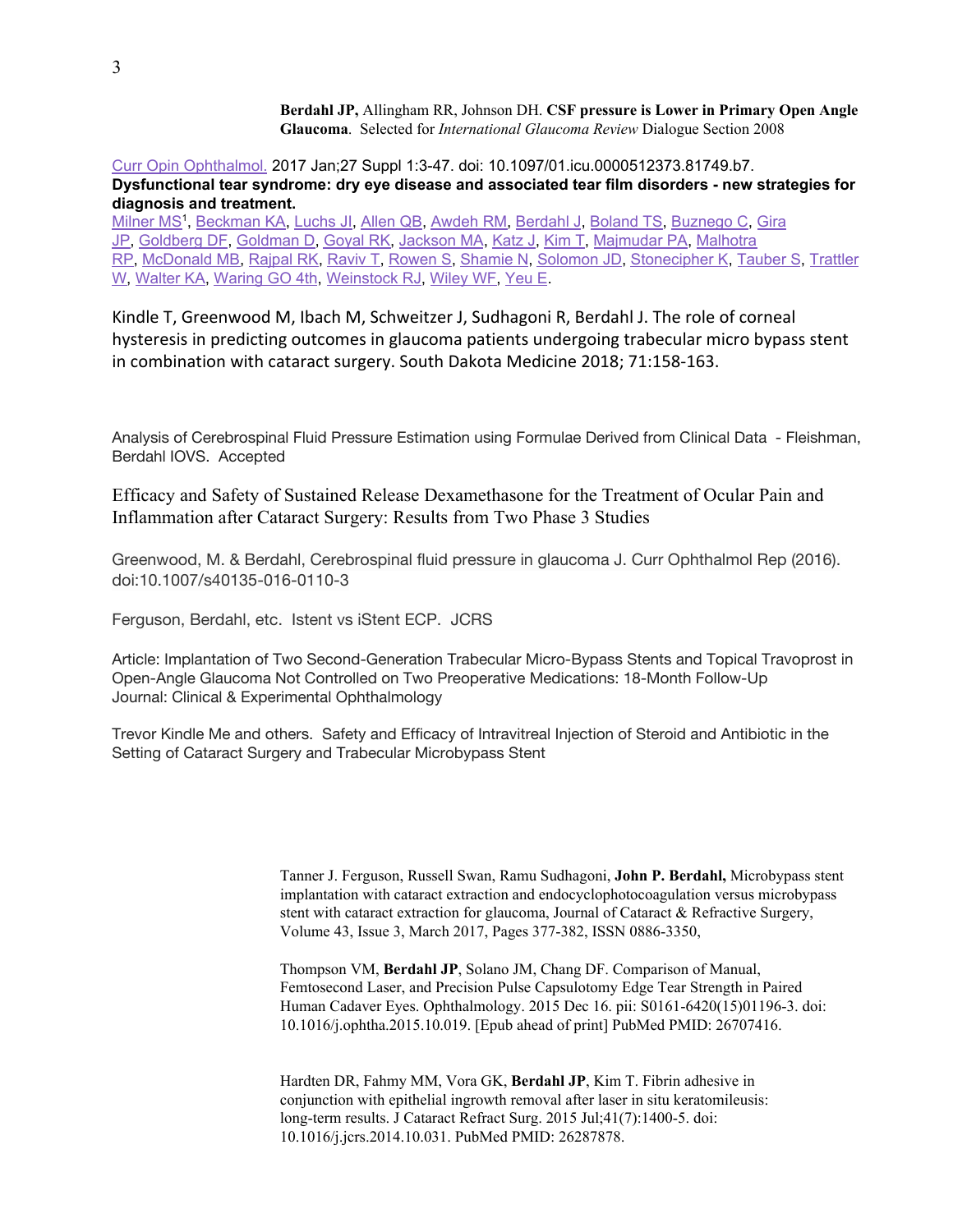**Berdahl JP**. December consultation #3. J Cataract Refract Surg. 2015 Jan;41(1):241; discussion 246. doi: 10.1016/j.jcrs.2014.11.021. PubMed PMID: 25532653.

**Berdahl JP**. January consultation # 6. J Cataract Refract Surg. 2014 Jan;40(1):164-5; discussion 165. doi: 10.1016/j.jcrs.2013.10.025. PubMed PMID: 24355735.

**Berdahl JP**, Jensen MP. The business of refractive laser assisted cataract surgery (ReLACS). Curr Opin Ophthalmol. 2014 Jan;25(1):62-70. doi: 10.1097/ICU.0000000000000014. Review. PubMed PMID: 24310375.

Fleischman D, **Berdahl JP**. Posterior scleral biomechanics and the translaminar pressure difference. Int Ophthalmol Clin. 2014 Winter;54(1):73-94. doi: 10.1097/IIO.0b013e3182aabef4. Review. PubMed PMID: 24296373.

Fleischman D, **Berdahl JP**, Fautsch MP, Chesnutt DA, Allingham RR. Increasing intraocular pressure as treatment for papilledema. Exp Eye Res. 2013 Oct;115:278. doi: 10.1016/j.exer.2012.09.008. PubMed PMID: 24099064.

**Berdahl JP**. Systemic parameters associated with cerebrospinal fluid pressure. J Glaucoma. 2013 Jun-Jul;22 Suppl 5:S17-8. doi: 10.1097/IJG.0b013e31829349fc. Review. PubMed PMID: 23733117.

Fleischman D, **Berdahl JP**, Zaydlarova J, Stinnett S, Fautsch MP, Allingham RR. Cerebrospinal fluid pressure decreases with older age. PLoS One. 2012;7(12):e52664. doi: 10.1371/journal.pone.0052664. Epub 2012 Dec 26. PubMed PMID: 23300737; PubMed Central PMCID: PMC3530461.

**Berdahl JP**, Yu DY, Morgan WH. The translaminar pressure gradient in sustained zero gravity, idiopathic intracranial hypertension, and glaucoma. Med Hypotheses. 2012 Dec;79(6):719-24. doi: 10.1016/j.mehy.2012.08.009. Epub 2012 Sep 14. PubMed PMID: 22981592.

**Berdahl JP**, Hardten DR. Residual astigmatism after toric intraocular lens implantation. J Cataract Refract Surg. 2012 Apr;38(4):730-1; author reply 731-2. doi: 10.1016/j.jcrs.2012.01.018. PubMed PMID: 22440449.

**Berdahl JP**, Fleischman D, Zaydlarova J, Stinnett S, Allingham RR, Fautsch MP. Body mass index has a linear relationship with cerebrospinal fluid pressure. Invest Ophthalmol Vis Sci. 2012 Mar 15;53(3):1422-7. doi: 10.1167/iovs.11-8220. Print 2012 Mar. PubMed PMID: 22323469; PubMed Central PMCID: PMC3339912.

**Berdahl JP,** Fautsch MP, Stinett SS, Allingham RR. **Intracranial Pressure in Primary Open Angle Glaucoma and Normal Tension Glaucoma and Ocular Hypertension: A**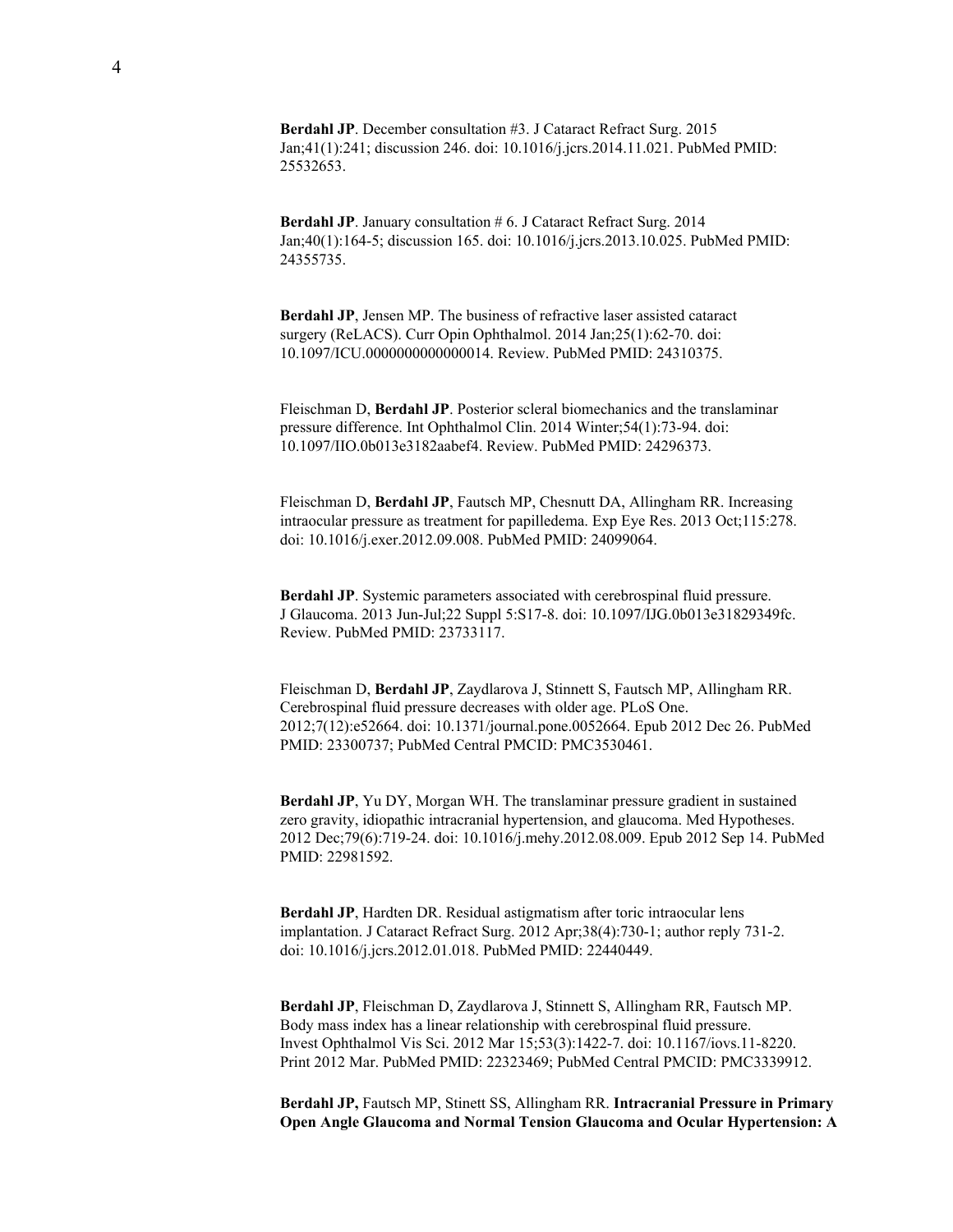**Case Control Study.** *Investigative Ophthalmology and Visual Science*. 2008 Dec;49(12):5412-8

**Berdahl JP**, Allingham RR. **Intracranial pressure and glaucoma**. Curr Opin Ophthalmol 2010;21:106–111.

**Berdahl JP**, Ethier CR, Allingham RR. **Cerebrospinal fluid pressure and glaucomatous optic disc cupping**. Graefe's Archive for Clinical and Experimental Ophthalmology 2009;247:1289–1290.

**Berdahl JP**, Ethier CR, Allingham RR. **Cerebrospinal fluid pressure and glaucomatous optic disc cupping**. Graefes Arch Clin Exp Ophthalmol 2009;247:1289–90– author reply 1291–4.

**Berdahl JP**, Allingham RR. **Cerebrospinal fluid pressure may play a role in reversal of cupping after glaucoma surgery.** AJOPHT 2009;148:623–4– author reply 624–5.

**Berdahl JP**, Hardten DR. **Residual astigmatism after toric intraocular lens implantation.** J Cataract Refract Surg 2012;38:730.

**Berdahl JP,** Johnson CS, Proia AD, Grinstaff MW, Kim T. **A Dendritic Adhesive vs. Sutures to Repair Corneal Lacerations: A Prospective Experiment in Chickens.** Manuscript accepted to *Archives of Ophthalmology* (July 2008)

**Berdahl JP,** DeStafeno JJ, Kim T. **Corneal Wound Architecture and Integrity after Phacoemulsification: Evaluation of Coaxial, Microincisional Coaxial, and Microincisional Bimanual Techniques**. Journal of Cataract and Refractive Surgery. 33 (3):510-515, Mar 2007

**Berdahl JP,** Jun B, DeStafeno JJ, Kim T**, Comparison of the OZil Torsional Handpiece Through Microincisional and Standard Clear Corneal Cataract Wounds.** Journal of Cataract and Refractive Surgery. 34 (12):2091-5, Dec 2008

**Berdahl JP. Cataract Surgery to Lower Intraocular Pressure.** Middle East African Journal of Ophthalmology 16 (3) July-September 2009 pp119-122

Hardten DR, Fahmy MM, **Berdahl JP**, Kim T. **Fibrin Adhesive to Reduce Recurrence of Epithelial Ingrowth after Laser in-situ Keratomileusis.** Manuscript submitted to JCRS

**Berdahl JP,** Carlson AN. **Corneal Implants for Treatment of Ectasia Treatment after Radial Keratotomy.** *Techniques in Ophthalmology* 6(3)September 2008pp 72-71

Suner IJ, Cebulla CM, **Berdahl JP,** Halibis J. **Corneal Anterior Chamber Deepening by Sutureless Vitrectomy for Complex Phacoemulsification Surgery.** Submitted for Publication in Archives of Ophthalmology.

Jun B, **Berdahl JP,** Kuo AN, Cummings, TJ, Kim T. **Corneal Wound Architecture and Integrity after OZil and Standard Phacoemulsification: Evaluation of Standard Coaxial and Microincisional Coaxial Techniques** Accepted to OSLI

Jun B, **Berdahl JP,** Kim T. **Thermal study of Longitudinal and Torsional Ultrasound Phacoemulsification: Tracking the Temperature of Corneal surface, Incision and Handpiece** Accepted for publication in Journal of Cataract and Refractive Surgery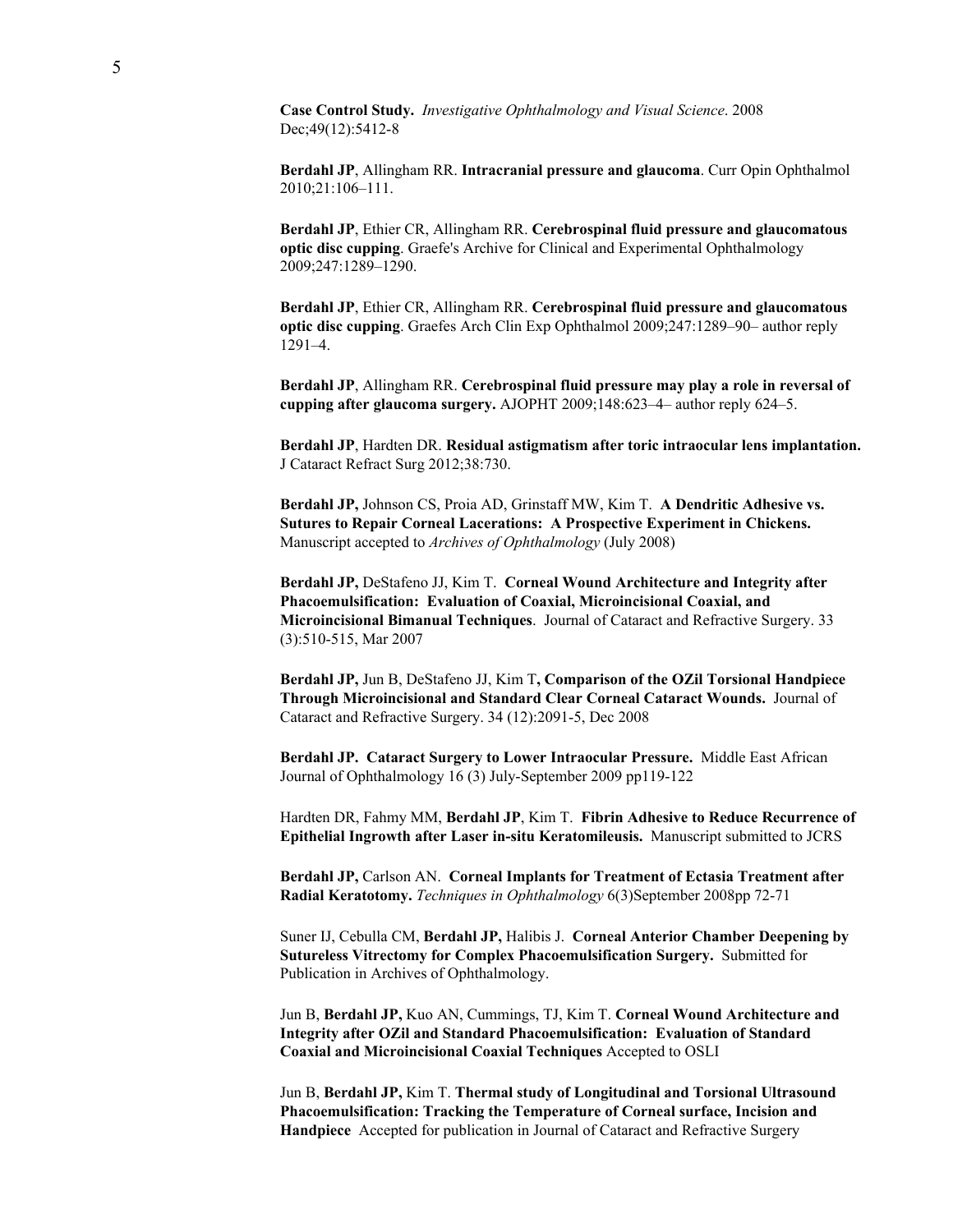|                                       | Etter J, Berdahl JP, Jun B, Kim T. Comparison of Corneal Incision Architecture and<br>Integrity using a Metal or Silicon Keratome. Manuscript Submitted to Journal of Cataract<br>and Refractive Surgery                                                                                      |
|---------------------------------------|-----------------------------------------------------------------------------------------------------------------------------------------------------------------------------------------------------------------------------------------------------------------------------------------------|
|                                       | Berdahl, JP, Pockaj BA, Gray RJ. Casey WJ, Woog JJ. Optimal Management and<br>Challenges in Treatment of Upper Facial Melanoma. Annals of Plastic Surgery.<br>57(6):616-620, Dec 2006.                                                                                                        |
|                                       | Berdahl JP, Leske DA, Fautsch MP, Lanier WL, Holmes JM. Effect of Bicarbonate on<br>Retinal Vasculature and Acidosis-induced Retinopathy in the Neonatal Rat. Graefes<br>Arch Clin Exp Ophthalmol. 243(4):367-73. Apr 2005.                                                                   |
|                                       | Leske DA, Wu J, Fautsch MP, Karger RA, Berdahl JP, Lanier WL, Holmes JM. The Role<br>of VEGF and IGF-1 in a Hypercarbic Oxygen-induced Retinopathy Rat Model of ROP.<br>Molecular Vision 10:43-50, Jan 2004.                                                                                  |
|                                       | Berdahl JP, Vander Lugt, K. Magnetically Driven Chaotic Pendulum. American Journal<br>of Physics. 69(9): 1016-1019. Sept 2001.                                                                                                                                                                |
| <b>Book Editorships</b>               | Essentials of Glaucoma Surgery Publication 2013 ISBN 13 978-1-61711-012-2                                                                                                                                                                                                                     |
| <b>Book Chapters and Publications</b> |                                                                                                                                                                                                                                                                                               |
|                                       | ** If a Patient Has Residual Astigmatism After I Implant a Toric IOL on<br>Postoperative Day 1, What Should I Do? Curbside Consultation in Refractive and<br>Lens-Based Surgery by Henderson & Yoo.                                                                                           |
|                                       | ** Complications in Phacoemulsification and IOL Implantation, 2nd Editionedited<br>by Dr. William Fishkind by November 10th. Prevention Pearls and Damage Control.<br>Part 4. Residual Astigmatism Following Toric IOLs<br>By David R. Hardten MD, FACS, Brent Kramer, and John P. Berdahl MD |
|                                       | ** "Intraocular Lens Surgery" edited by Drs. J. Bradley Randleman and Iqbal<br>Ike K. Ahmed. Chapter 11: Managing Residual Astigmatism After Toric<br>IOLs Brent Kramer, David Hardten, John Berdahl                                                                                          |
|                                       | **Focal Points - Refractive enhancements after cataract surgery<br>*** Corneal Hysteresis in Glaucoma Patients *** Greenwood Schweitzer Berdahl<br><b>Cynthia Roberts book</b>                                                                                                                |
|                                       | *** Aberommetrry Book Chapter**** Me and Solano.                                                                                                                                                                                                                                              |
|                                       | COST-COMPARISON OF TWO TRABECULAR MICRO-BYPASS STENTS VERSUS SELECTIVE<br>LASER TRABECULOPLASTY OR MEDICATIONS ONLY FOR INTRAOCULAR PRESSURE CONTROL<br>FOR PATIENTS WITH OPEN-ANGLE GLAUCOMA                                                                                                 |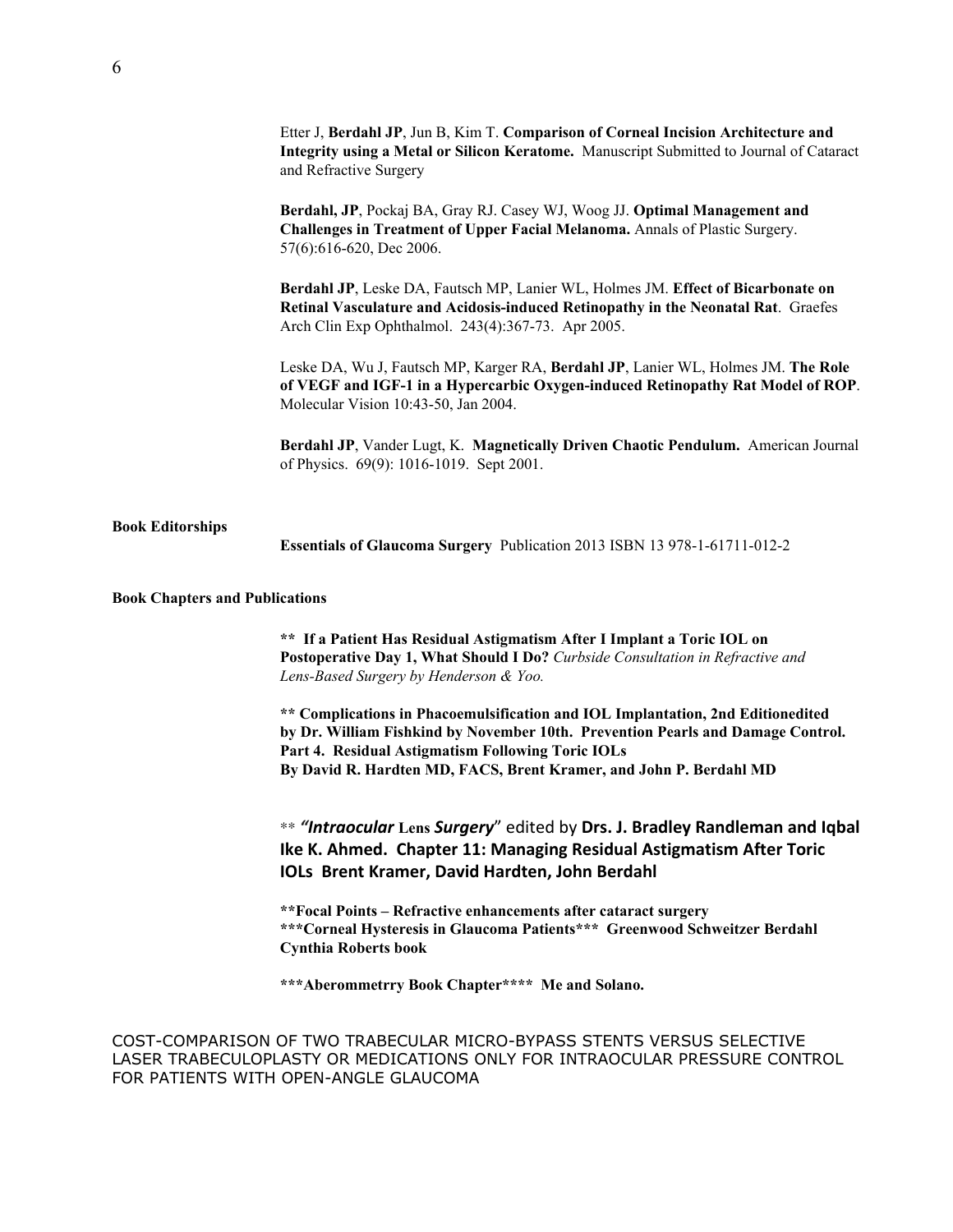**Berdahl JP, Cataract Surgery as a MIGS Procedure** Book Chapter *MIGS Advances in Glaucoma Surgery* 1sr Edition Kahook B. 87-92 2014

**Berdahl JP,** Vann RR. **Cataract Surgery: Preoperative Evaluation** Book Chapter. Essentials of Cataract Surgery. 2<sup>nd</sup> Edition Henderson B. 9-18. December 2013.

**Berdahl JP Correcting Residual Astigmatism After the [Implantation](http://bmctoday.net/crstoday/2012/06/article.asp?f=correcting-residual-astigmatism-after-the-implantation-of-a-toric-iol) of a Toric IOL** Cataract and Refractive surgery today June 2012

**Berdahl JP Topography Guided Refractive Surgery** Advanced Ocular Care December 2011

**Berdahl JP,** Vance Thompson, Alison Tendler **Evaluating Femtosecond Technology for your practice** Laser Refractive Cataract Surgery April 2012

**Berdahl JP Wavefront Guided Lasik** Book Chapter. Principles and Practices of Cornea November 2012

**Berdahl JP Astigmatism correction with Lasik** Book Chapter. Principles and Practices of Cornea November 2012

**Berdahl JP Femtosecond Capsulotomies** Book Chapter. Principles and Practices of Cornea November 2012

**Berdahl JP,** Samuelson TW **Catarcts and Visual Axis Opacities** Book Chapter. Operative Complications in Glaucoma March 2013

**Berdahl JP,** Allingham RR. **Intracranial Pressure in Glaucoma.** Book Chapter. *Glaucoma.* Chandler and Grant.

**Berdahl JP. Brain and Cerebrospinal Fluid Dynamics in Glaucoma.** Book Chapter. Cerebrospinal Fluid (Book in German) September 2011

**Berdahl JP. What does MIGS mean to me?** *Glaucoma Today* December 2012

**Berdahl JP. Phakic IOL leading to tube shunt and multiple DSEKs.** *Glaucoma Today* August 2011 Vol 9 No.4 p 25-26

**Berdahl JP. Cerebrospinal Fluid pressure and glaucoma** Glaucoma Today October 2009

**Berdahl JP. ReLACS – My first experience with Laser Assisted Cataract Surgery.** American Academy of Ophthalmology O.N.E. Network. Available online at www.aao.org

**Berdahl JP,** Samuelson TW. **Coincident Cataract and Glaucoma Surgery** Book Chapter. Ophthalmic Surgery. Spaeth GL. 4<sup>th</sup> 2011

**Berdahl JP**, Davis EA **Refractive Surgery after Premium IOL Implantation.** Online Course www.aao.org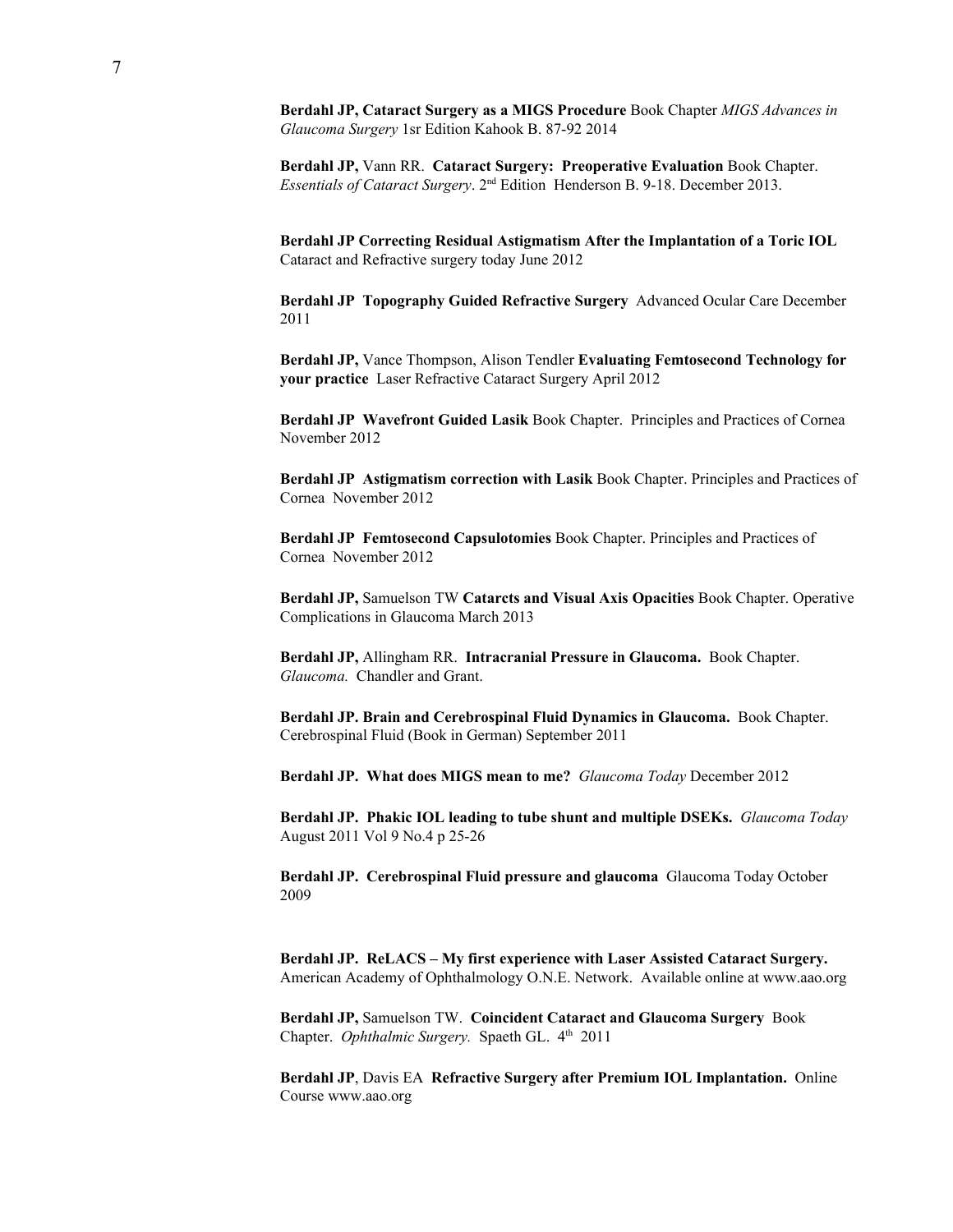**Berdahl** JP **CSF pressure is lower in glaucoma.** Podcast www.ophthalmichyperguide.com

**Berdahl JP,** Allingham RR, Johnson DH. **CSF pressure is Lower in Primary Open Angle Glaucoma**. Podcast. *As Seen From Here.* www.asseenfromhere.com

**Berdahl JP,** Vann RR. **Cataract Surgery: Preoperative Evaluation** Book Chapter. *Essentials of Cataract Surgery*. Henderson B. 9-18. May 2007.

**Berdahl JP,** Kuo AN, Kim T, RS Rubinfeld. **Treating Unstable Corneas: Management of LASIK Flap-Correcting Irregular Astigmatism after LASIK.** Book Chapter. *Irregular Astigmatism*, Wang MX. 233-239. 2008

**Berdahl JP,** Carlson AN. **Corneal Implants can be a part of Ectasia Treatment after Radial Keratotomy.** *Opthalmology Times*. 17-19. January 2008.

**Berdahl JP,** Mruthyunjaya P. **Vitreous Hemmorhage: Diagnosis and Treatment.** Ophthalmic Pearls. *EyeNet Magazine*. 39-41 March 2007. *(Selected by EyeNet editoral board for inclusion in Best of Retina in EyeNet 2006-7 and highlighted at AAO 2007 annual meeting)*

**Berdahl JP**, Samuelson TW. **Cataracts and Visual Axis Opacities.** Book Chapter (In publication) *Complications of Glaucoma Surgery* Feldman RM.

**Berdahl JP**, Davis EA, Lindstrom RLL. **When to Decide for Lens Surgery after Previous Refractive Surgery.** Book Chapter (In publication) *Lens Surgery after Previous Refractive Surgery made Easy.* Goes FJ

DeStafeno JJ, **Berdahl JP,** Kim T. **Head-to-head: Microincision Coaxial Versus Bimanual Phaco: Assessing the Impact on Wound Architecture and Integrity.** *Ophthalmology Times Europe***.** September 2007

**Berdahl JP,** Lee JA, Bearelly S. **Chorioretinal Degeneration with Atypical Fundus Autofluorescence.** Blink: Mystery Image. *EyeNet Magazine*. Accepted for publication 2008.

Hicks JA, Berdahl JP, Herndon LW **Glaucoma in a Patient with Spontaneous Luxation of the Globe**

#### **Presentations**

Ferguson and Berdahl – 4 glaukos presentations at ASCRS

Terveen and Berdahl – Sclerally fixated Akreos ASCRS

Kramer and Berdahl – Astigmatism fix.com data at AAO

ARVO abstract 2016– Berdahl, Radcliffe, Suhail, KDB A Novel Dual Blade Device for Goniotomy: Initial Clinical **Experience** 

ASCRS 2017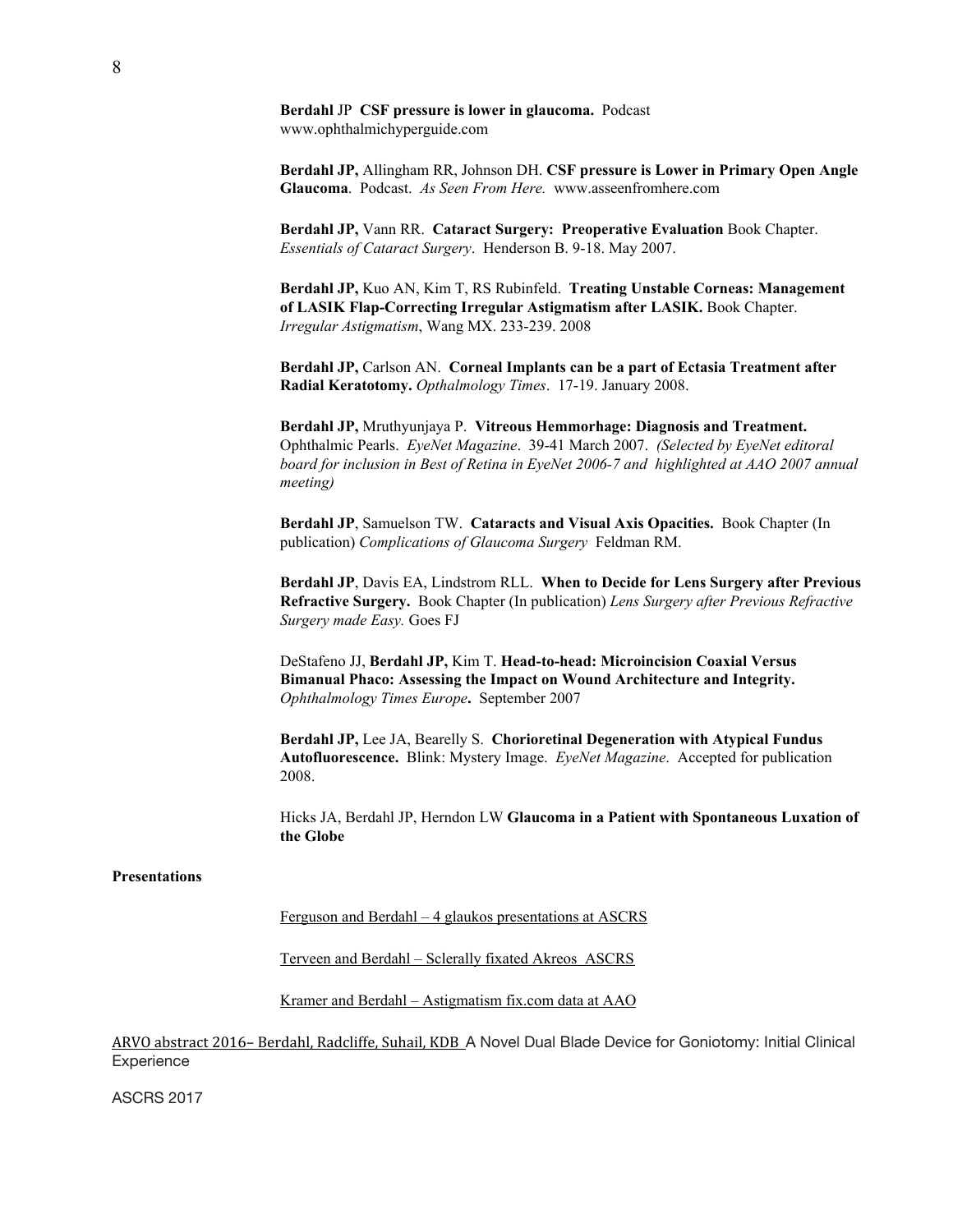Second Generation Trabecular Stents as a Sole procedure and Prostaglandin in patients with Open-Angle Glaucoma and Cataract 25- month follow-up

Evaluation of Trabecular Microbypass Stent with Phacoemulsification in patients with Open-angle glaucoma and Cataract - Long Term Follow up.

Outcomes of Partial Thickness Corneal Transplantation combined with trabecular Microbypass stent implantation and cataract surgery

Comparison of Visual Outcomes and Residual Refractive Cylinder of a low Toriticity IOL and Accommodating IOL

Residual Astigmatism After Cataract Surgery: An Astigmatismfix Analysis

Greenwood, Berdahl iStent AGS

**Greenwood M. Beckman J. Tsai G. Berdahl J. A Non-Randomized, Open-Label Study to Evaluate the Safety and Proof of Concept ofNegative Pressure Applied to the Periocular Microenvironment Anterior to the Orbital using negative pressure application on the microenvironment of the eye.**

Menees AA, Thomposn VM **Berdahl JP Orbscan and Ultrasound Pachymetry Measurement Comparison in Fuchs' Endothelial Dystrophy** Paper Presentation ASCRS 2012

**Berdahl JP,** Fleischman, Allingham, Fautsch **BMI and CSF pressure.** ARVO 2011 poster presentation

Fleischman**, Berdahl,** Allingham, Fautsch **BMI and CSF pressure.** ARVO 2011 poster presentation

**Berdahl JP, Other factors in Normal Tension Glaucoma.** American Glaucoma Society. Invited Lecture.

**Berdahl JP,** Lindstrom RL. **Refractive power in differing optical zone of Crystalens HD** April 2009. American Society of Cataract and Refractive Surgeons Annual Meeting. (Paper Presentation)

Berdahl JP, Hardten DR. **Keratometry measurements before and after DSEK** April 2009. American Society of Cataract and Refractive Surgeons Annual Meeting. (Poster Presentation)

**Berdahl JP,** Fautsch MP, Stinett SS, Allingham RR. **CSF pressure is Lower in Primary Open Angle Glaucoma and Normal Tension Glaucoma and Elevated in Ocular Hypertension** September 2008. International Congress of Eye Research-Beijing China and November 2008 American Academy of Ophthalmology (Paper Presentation)

**Berdahl JP,** Allingham RR, Johnson DH. **CSF pressure is Lower in Primary Open Angle Glaucoma** ARVO, May 2008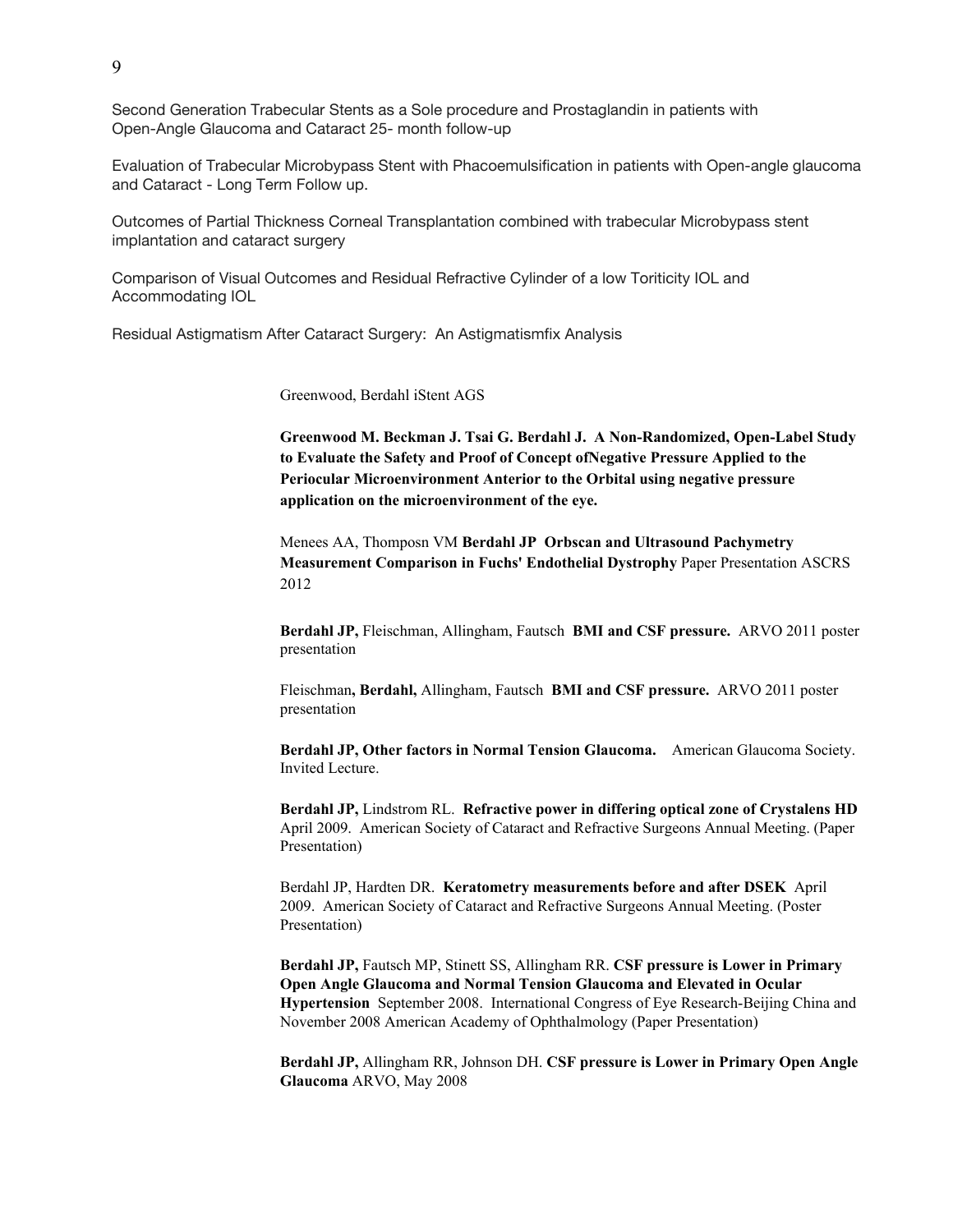**Berdahl JP,** Carlson AN. **Managing the Irregular and Unstable Post-Radial Keratotomy Cornea. .** (2008) American Society of Cataract and Refractive Surgeons Annual Meeting. (Film)

**Berdahl JP. CSF Pressure in Glaucoma,** Jan 2008. Ophthalmology Grand Rounds. Mayo Clinic. (Invited Speaker)

**Berdahl JP,** Allingham RR, Johnson DH. CSF Pressure in Glaucoma. June 2007. The Robert Machemer Research Lecture. Duke University (Oral Presentation)

Jun B, **Berdahl JP,** Kuo AN, Kim T. MD **Corneal Wound Architecture and Integrity after OZil and Standard Phacoemulsification: Evaluation of Standard Coaxial and Microincisional Coaxial Techniques** (2007) European Society of Cataract and Refractive Surgeons Annual Meeting. (Poster Presentation)

**Berdahl JP,** Jun B, DeStafeno JJ, Kuo AN, Kim T. **Comparison of Intraoperative and Clinical Parameters using the OZil Torsional Handpiece Through Microincisional and Standard Clear Corneal Cataract Wounds.** (2007) European Society of Cataract and Refractive Surgeons Annual Meeting. (Paper Presentation)

**Berdahl JP,** Jun B, Destafeno JJ, Kuo AN, Kim T. **Comparison of Intraoperative and Clinical Parameters using the OZil Torsional Handpiece Through Microincisional and Standard Clear Corneal Cataract Wounds.** (2007) American Society of Cataract and Refractive Surgeons Annual Meeting. (Poster Presentation)

**Berdahl JP,** Zeil C. **Cataract Surgery as Treatment for Chronic Angle Closure Glaucoma.** (2006) American Society of Cataract and Refractive Surgeons Annual Meeting. (Poster Presentation)

Destafeno JJ, **Berdahl JP,** Kim T. **Corneal Wound Architecture and Integrity after Phacoemulsification: Evaluation of Coaxial, Microincisional Coaxial, and Microincisional Bimanual Techniques**. (2006) American Society of Cataract and Refractive Surgeons Annual Meeting and European Society of Cataract and Refractive Surgeons Annual Meeting. (Poster Presentation)

**Berdahl JP**, Leske DA, Fautsch MP, Lanier WL, Holmes JM. **Effect of Bicarbonate on Retinal Vasculature and Acidosis-induced Retinopathy in the Neonatal Rat**. (2004) Association for Research in Vision and Ophthalmology Annual Meeting, Fort Lauderdale FL. (Poster Presentation)

**Berdahl JP**. Vander Lugt, K. **Principles of Charged Coupling Device Astronomy**. (1999) South Dakota Undergraduate Research Symposium, Pierre, SD. (Poster presentation)

**Berdahl JP**. Vander Lugt, K. **Fourier Image Analysis**. (1998) South Dakota Academy of Science Annual Meeting. Spearfish, SD. (Oral Presentation)

**Berdahl JP**. Vander Lugt, K. **Fourier Image Analysis**. (1998) South Dakota Undergraduate Research Symposium, Pierre, SD. (Poster presentation)

**Clinical Trials**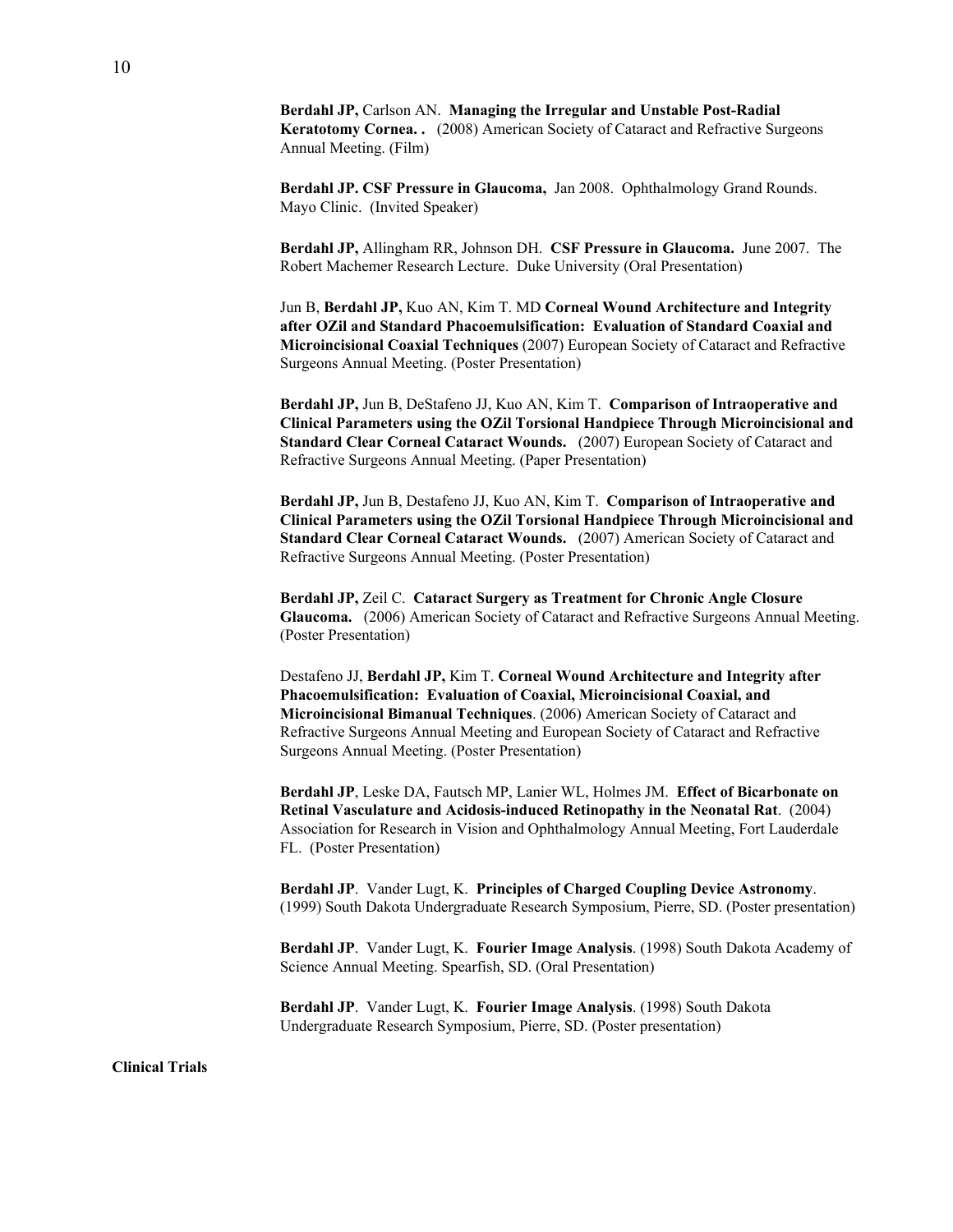- 1. Prospective Evaluation of Differences in Patient Assessment of Nighttime Visual Aberrations Following Custom Laser In-Situ Keratomileusis (LASIK) Using VISX CustomVue Software in a Defined and a Heterogeneous Participant Population
	- a. Sponsor: AMO
	- b. My Role: Sub-Investigator
- 2. A Multi-Center Study to Map Novel Genes for Fuchs' Endothelial Corneal Dystrophy
	- a. Sponsor: Mayo
	- b. My Role: Sub-Investigator
- 3. A Multi-Center, Placebo-Controlled, Randomized, Parallel-Group, Dose-Ranging Study to Assess the Efficacy and Safety of LX201 for Prevention of Corneal Allograft Rejection Episodes or Graft Failure Following Penetrating Keratoplasty with LX201 Implantation in Subjects who are at Increased Immunological Risk
	- a. My Role: Sub-Investigator
- 4. A Multi-Center, Placebo-Controlled, Randomized, Parallel-Group, Dose-Ranging Study to Assess the Efficacy and Safety of LX201 Implantation for the Prevention of Corneal Allograft Rejection Episodes or Graft Failure in Subjects Who Have Experienced One or More Rejection Episodes Following Penetrating Keratoplasty
	- a. Sponsor: Minnesota Eye Consultants
	- b. My Role: Sub-Investigator
- 5. A Prospective, Randomized, Multi-Center, Parallel Arm Study to Evaluate the Safety and Performance of the I-ZIP Ocular Bandage Compared With the OASIS 24-Hour Soft Shield Collagen Corneal Shield for Providing Ocular Protection and Relief of Pain/Discomfort in Subjects Undergoing Clear Corneal Cataract Surgery
	- a. Sponsor: Ocular Theraputix
	- b. My Role: Sub-Investigator
- 6. A Phase 2, Randomized, Placebo-Controlled, Double-Masked, Multicenter Safety and Efficacy Study of C-KAD Ophthalmic Solution in Patients With Loss of Visual Acuity Due to Age-Related Cataract
	- a. Sponsor: Minnesota Eye Consultants
	- b. My Role: Sub-Investigator
- 7. A Multi-Center, Investigator Masked, Randomized, Parallel Group Comparison Study to Assess if the presence of BAK in Topical Fluoroquinolone Reduces the Likelihood of Susceptibility for induction of Resistant Organisms in healthy Adult Subjects
	- a. Sponsor: Minnesota Eye Consultants
	- b. My Role: Sub-Investigator
- 8. Ahmed versus Baerveldt Comparison (ABC) Study
	- a. Sponsor: American Glaucoma Society
	- b. My Role: Sub-Investigator
- 9. A Prospective, Randomized, Single-Masked, Controlled, Parallel Groups, Multicenter Clinical Investigation of the Glaukos Suprachoroidal Stent Model G3 in Conjunction with Cataract Surgery
	- a. Sponsor: Glaukos
	- b. My Role: Principal Investigator
- 10. A Prospective Randomized Controlled Multi-Center Clinical Study to Evaluation the Safety and Effectiveness of the Light Adjustable Lens (LAL) in Subjects with Pre Existing Corneal Astigmatism. Protocol CSP-002-03
	- a. Sponsor: Calhoun Vision
	- b. My Role: Sub-Investigator
- 11. A Multi-Center, Randomized, Placebo-Controlled Evaluation of the Safety and Efficacy of the KXL System with VibeX (Riboflavin Ophthalmic Solution) for Corneal Collagen Cross-Linking in Eyes with Keratoconus. Protocol KXL-001
	- a. Sponsor: Avedro
	- b. My Role: Sub-Investigator
- 12. A Multi-Center, Randomized, Controlled Evaluation of the Safety and Efficacy of the KXL System with VibeX (Riboflavin Ophthalmic Solution) for Corneal Collagen Cross-Linking in Eyes with Keratoconus or Corneal Ectasia After Refractive Surgery. Phase III. Protocol ACOS-KXL-001
	- a. Sponsor: Avedro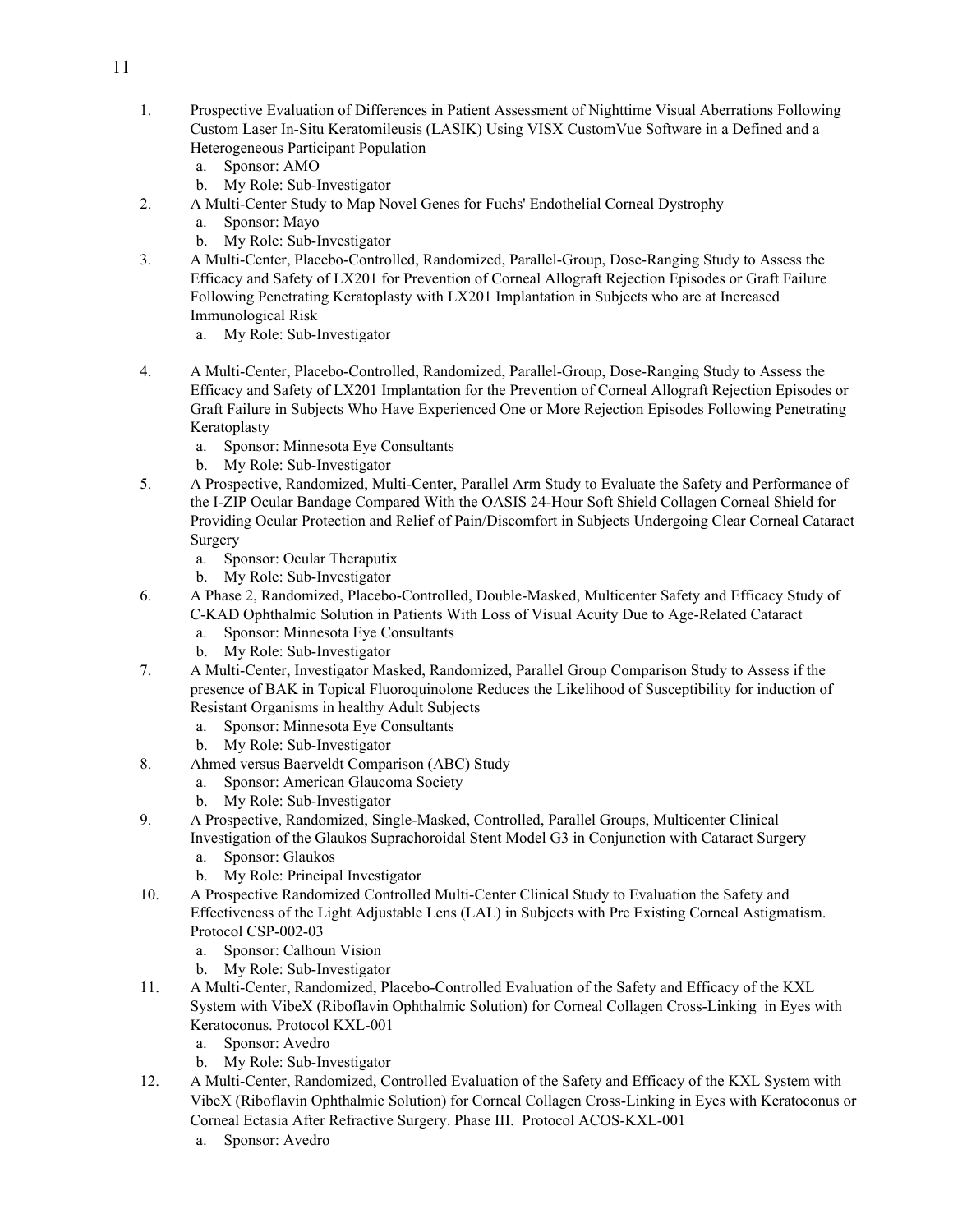- b. My Role: Sub-Investigator
- 13. A Multi-Center, Open-Label, Parallel-Arm, Randomized, Dose-Ranging Study of ENV515 (travoprost) Intracameral Implant in Subjects with Bilateral Ocular Hypertension or Early Primary Open-Angle Glaucoma
	- a. Sponsor: Envisia Therapeutics Inc.
	- b. My Role: Principal Investigator
- 14. A Prospective, Multicenter, Randomized, Parallel-Arm, Double-Masked, Vehicle Controlled Phase 3 Study Evaluating the Safety and Efficacy of OTX-DP for the Treatment of Ocular Inflammation and Pain after Cataract Surgery
	- a. Sponsor: Ocular Therapeutix, Inc.
	- b. My Role: Principal Investigator
- 15. Evaluation of Visual Outcomes and Contrast Sensitivity After Myopic Wavefront Optimized LASIK with Contralateral NexisVision Shield or Bandage Contact Lens or Standard LASIK Without a Shield or Bandage Contact Lens- Protocol CNVS-VR-002
	- a. Sponsor: ForSight Labs
	- b. My Role: Sub-Investigator
- 16. Clinical Study of the Artisan Aphakia Lens of the Correction of Aphakia in Adults
	- a. Sponsor: Ophtec USA, Inc.
	- b. My Role: Principal Investigator
- 17. A Non-Randomized, Open-Label Study to Evaluate the Safety and Effectiveness of Nasal Stimulation Therapy for Tear Production with the Oculeve Intranasal Lacrimal TENS Unit. Protocol OCUN-006.
	- a. Sponsor: Oculeve
	- b. My Role: Sub-Investigator
- 18. A Multicenter, Randomized, Double-Masked, Vehicle-Controlled, Parallel Group Phase III Study of the Efficacy and Safety of a Single Sub-conjunctival Injection of XG-102 for the Reduction of Post-Cataract Surgery Intraocular Inflammation
	- a. Sponsor: Xigen S.A.
	- b. My Role: Principal Investigator
- 19. Use of the Visumax Femtosecond Laser Lenticule Removal Procedure for the Correction of Myopia With or Without Astigmatism. Protocol VISUMAX -2014-1.
	- a. Sponsor: Zeiss
	- b. My Role: Sub-Investigator
- 20. A Multi-Center Clinical Assessment of the Lensar Laser System of Fragmentation Pattern Groups and Biometry Analysis, Phase IIII. Protocol 52-00077-PRO.
	- a. Sponsor: LensAR
	- b. My Role: Sub-Investigator
- 21. Surgeon Evaluation of the Optiwave Refractive Analysis System with VerifEye+ (ORA System with VerifEye+). Protocol WA-14-005.
	- a. Sponsor: Wavetec/Alcon
	- b. My Role: Sub-Investigator
- 22. A Non-Randomized, Open-Label Study to Evaluate the Safety and Proof of Concept of Negative Pressure Applied to the Periocular Microenvironment Anterior to the Orbital Rim
	- a. Sponsor: Equinox, LLC
	- b. My Role: Principal Investigator
- 23. A Prospective, Post Approval Study to Evaluate the Trulign Toric Posterior Chamber Intraocular Lens (IOL)
	- a. Sponsor: Bausch and Lomb
	- b. My Role: Sub-Investigator
- 24. Post-Approval Study of the Tecnis® Toric IOL, Models **ZCT300** and ZCT400
	- a. Sponsor: Abbott
	- b. My Role: Sub-Investigator
- 25. Double-Masked, Randomized, Controlled Study of KPI-121 0.25% Ophthalmic Suspension Compared to Vehicle in Subjects With Dry Eye Disease, Phase III.
	- a. Sponsor: Kala Pharmaceuticals, Inc.
	- b. My Role: Sub-Investigator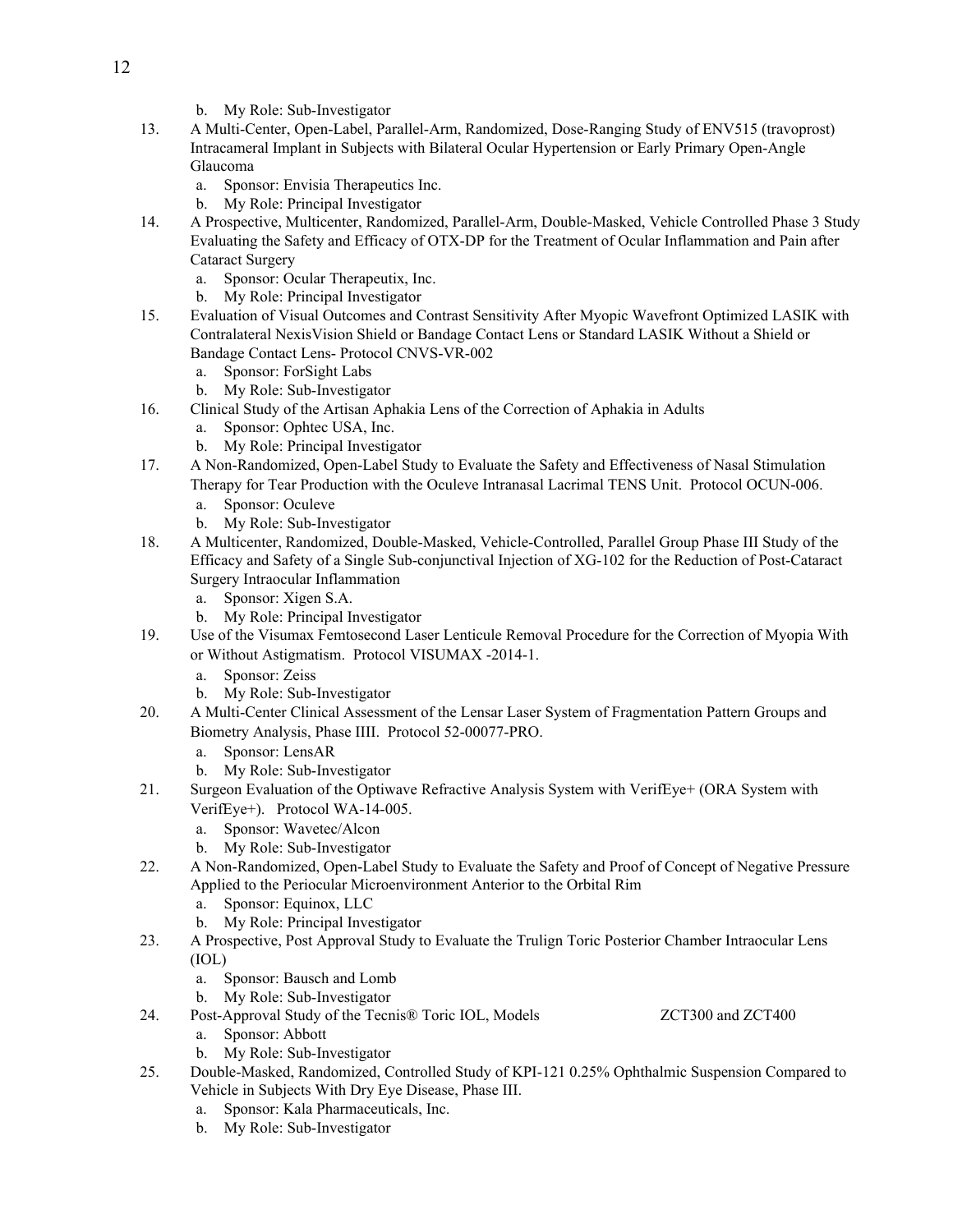- 26. A Prospective Multi-Center Study of Anterior Lens Capsulotomy Using the Mynosys Zepto System.
	- a. Sponsor: Mynosys Cellular Devices, Inc.
	- b. My Role: Sub-Investigator
- 27. Post-Approval Study of the Tecnis® Toric IOL, Models ZCT450, ZCT525, ZCT600
	- a. Sponsor: Abbott
	- b. My Role: Sub-Investigator
- 28. Prospective, Randomized Phase II Study Comparing Two Elution Rates of Glaukos Travoprost Intraocular Implants to Timolol Maleate Ophthalmic Solution, USP, 0.5%
	- a. Sponsor: Glaukos
	- b. My Role: Principal Investigator
- 29. Quality of Vision or Patients Implanted with Intraocular Lens After Cataract Surgery
	- a. Sponsor: ClarVista
	- b. My Role: Principal Investigator
- 30. A Randomized Masked, Prospective Pilot Study of the Safety and Performance of the EyeGate Ocular Bandage Gel, A 0.75% Crosslinked Hyaluronic Acid Applied Topically for Accelerating Re-Epithelization of Corneal Epithelia Defects Resulting From Photorefractive Keratectomy (PRK) Used in Combination With and Without A Bandage Contact Lens
	- a. Sponsor: EyeGate Pharma
	- b. My Role: Sub-Investigator
- 31. A Randomized Masked, Prospective Pilot Study of the Safety and Performance of the EyeGate Ocular Bandage Gel, A 0.75% Crosslinked Hyaluronic Acid Applied Topically for Accelerating Re-Epithelization of Corneal Epithelia Defects Resulting From Laser-Assisted In Situ Keratomileusis (LASIK) Versus Artificial Tears
	- a. Sponsor: EyeGate Pharma
	- b. My Role: Sub-Investigator
- 32. A Prospective, Controlled, Multicenter Post-Approval Study of the Glaukos iStent Trabecular Micro-Bypass Stent System in Conjunction with Cataract Surgery
	- a. Sponsor: Glaukos
	- b. My Role: Principal Investigator
- 33. Clinical Investigation of the TECNIS ® Next-Generation Intraocular Lenses
	- a. Sponsor: Abbott Medical Optics Inc.
	- b. My Role: Sub-Investigator
- 34. A Prospective, Randomized, Controlled, Multi-Center Clinical Study of the ACRYSOF ® IQ Extended Depth of Focus IOL
	- a. Sponsor: Alcon
	- b. My Role: Principal Investigator
- 35. Clinical Investigation of AcrySof ® IQ PanOptix™ IOL Model TFNT00
	- a. Sponsor: Alcon
	- b. My Role: Sub-Investigator
- 36. Bausch & Lomb Ophthalmic Viscosurgical Device (OVD) Dispersive (DVisc40)
	- a. Sponsor: Bausch & Lomb Incorporated
	- b. My Role: Principal Investigator
- 37. A Multi-Center, Prospective Clinical Trial to Evaluate the Safety And Effectiveness of the CT LUCIA 611P Posterior Chamber Intraocular Lens for Correction of Aphakia Following Cataract Removal
	- a. Sponsor: Carl Zeiss Meditec Production LLC
	- b. My Role: Sub-Investigator

| <b>Society Commitees</b> | AGS Regulatory Agency Relations Subcommitee<br>Eye Care America |
|--------------------------|-----------------------------------------------------------------|
| <b>Editorial Boards</b>  | EveWorld<br>AAO One Network                                     |
|                          | World Journal of Ophthalmology                                  |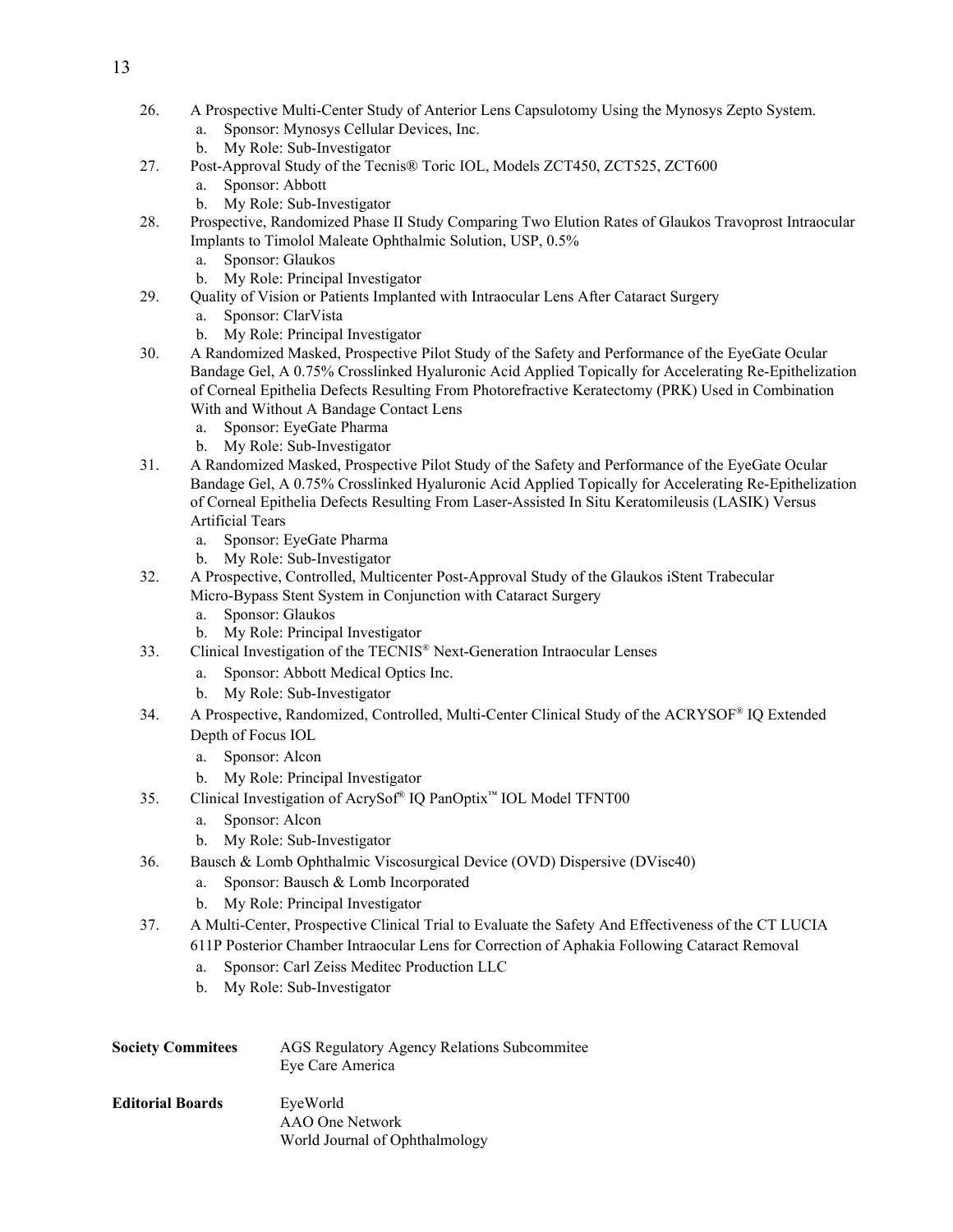|                                        | Glaucoma Today<br>Med Magazine                                                                                                                                                                                                                                                                                                                                                                                                      |
|----------------------------------------|-------------------------------------------------------------------------------------------------------------------------------------------------------------------------------------------------------------------------------------------------------------------------------------------------------------------------------------------------------------------------------------------------------------------------------------|
| <b>Journal Reviewer</b>                | Ophthalmology<br>Archives of Ophthalmology<br>Investigative Ophthalmology and Visual Sciences<br>Cornea<br>Journal of Refractive Surgery<br>Middle East African Journal of Ophthalmology<br>British Journal of Ophthalmology                                                                                                                                                                                                        |
| <b>Course Instructor</b>               | Laser Refractive Surgery - American Academy of Ophthalmology 2010-present<br>Phakic Intraocular Lens Surgery - American Academy of Ophthalmology 2010-present<br>Advanced IOL techniques ASCRS 2011-present<br>IOL Centration and Alignment ASCRS 2013                                                                                                                                                                              |
| <b>Professional Society Membership</b> |                                                                                                                                                                                                                                                                                                                                                                                                                                     |
|                                        | American Medical Association<br>Association for Research in Vision and Ophthalmology<br>Cornea Society<br>American Glaucoma Society<br>International Society of Eye Research<br>American Academy of Ophthalmology<br>American Society of Cataract and Refractive Surgery<br>European Society of Cataract and Refractive Surgery<br>International Society of Refractive Surgery<br>Founding Member of Vanguard Ophthalmology Society |
| Patents                                | Method and Device to treat glaucoma (pending)<br>Device to treat glaucoma and manipulate the translaminar pressure greadient                                                                                                                                                                                                                                                                                                        |
| <b>Work Experience</b>                 |                                                                                                                                                                                                                                                                                                                                                                                                                                     |
| $1999 - 2000$                          | <b>Chairman, Mathematics Department</b><br>Hills-Beaver Creek High School. Hills, MN<br>Taught mathematics courses and chaired mathematics department.                                                                                                                                                                                                                                                                              |
| $1999 - 2000$                          | <b>High School Basketball and Baseball Coach</b><br>Hills-Beaver Creek High School. Hills, MN<br>Assistant coach for high school girls basketball and high school boys baseball.                                                                                                                                                                                                                                                    |
| 1999                                   | <b>Sterility Technician</b><br>Grand Laboratories, Larchwood, IA<br>Responsible for quality control of veterinary vaccine production.                                                                                                                                                                                                                                                                                               |
| $1996 - 1999$                          | <b>Tutor-Research Assistant</b><br>Augustana College, Department of Physics, Sioux Falls, SD<br>Served as research assistant and tutor for physics courses.                                                                                                                                                                                                                                                                         |

## **Volunteer Experience**